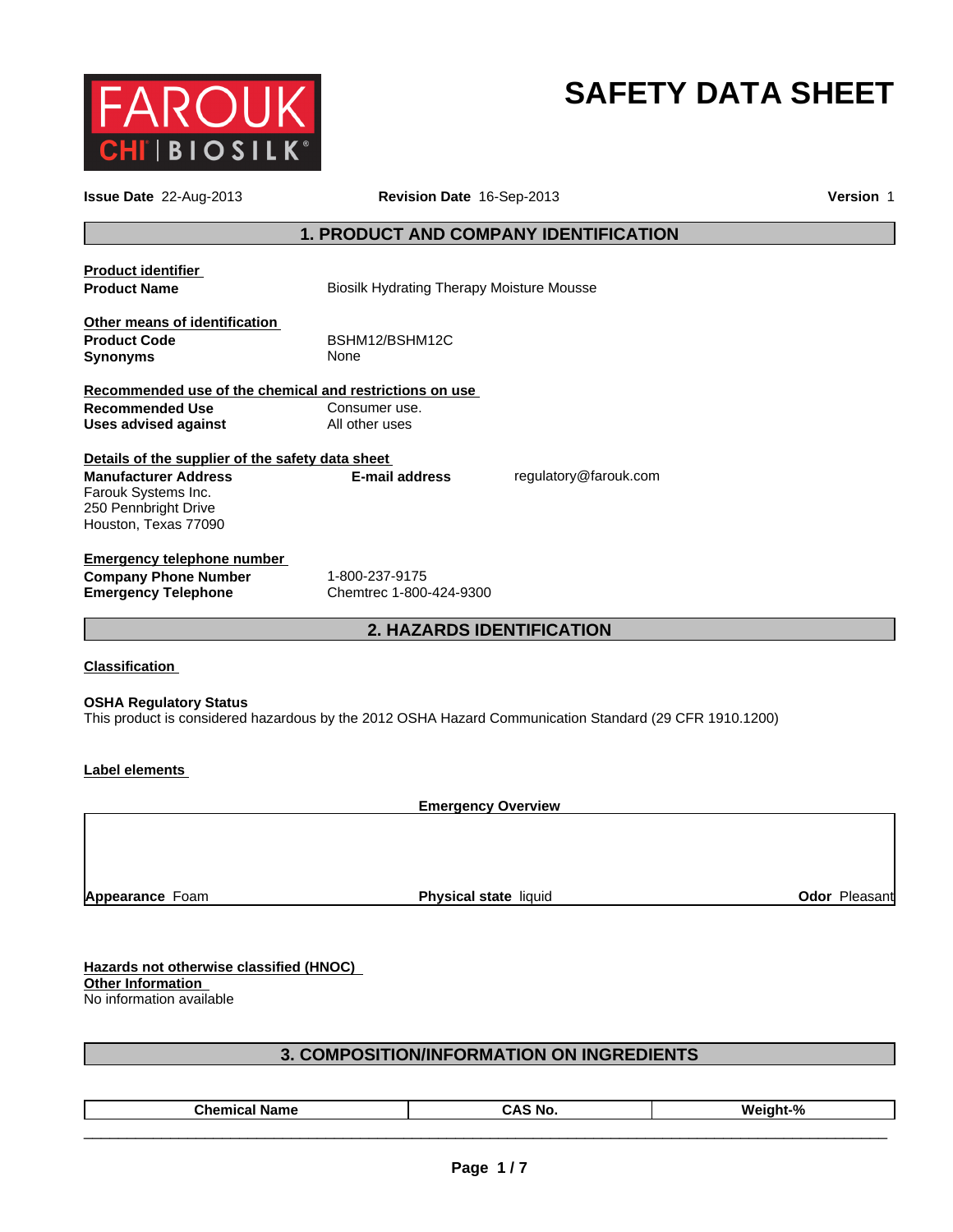| . |  |
|---|--|
|   |  |

| <b>4. FIRST AID MEASURES</b> |                                                                                                                                                                                    |  |
|------------------------------|------------------------------------------------------------------------------------------------------------------------------------------------------------------------------------|--|
| <b>First aid measures</b>    |                                                                                                                                                                                    |  |
| Eye contact                  | Rinse thoroughly with plenty of water for at least 15 minutes, lifting lower and upper eyelids.<br>If discomfort of irritation persists, seek medical attention.                   |  |
| <b>Skin Contact</b>          | If skin problems occur, discontinue use. If symptoms persist, seek medical attention.                                                                                              |  |
| <b>Inhalation</b>            | Should overexposure occur or victim show signs of immediate distress, remove victim to<br>fresh air.                                                                               |  |
| Ingestion                    | In case of accidental ingestion, DO NOT INDUCE VOMITING. Contact Poison Control<br>Center or local emergency telephone number for assistance. Seek immediate medical<br>attention. |  |
|                              | Most important symptoms and effects, both acute and delayed                                                                                                                        |  |
| <b>Symptoms</b>              | No information available.                                                                                                                                                          |  |
|                              | Indication of any immediate medical attention and special treatment needed                                                                                                         |  |
| Note to physicians           | Treat symptomatically.                                                                                                                                                             |  |
|                              | <b>5. FIRE-FIGHTING MEASURES</b>                                                                                                                                                   |  |

#### **Suitable extinguishing media**

Use extinguishing measures that are appropriate to local circumstances and the surrounding environment.

**Unsuitable extinguishing media** Caution: Use of water spray when fighting fire may be inefficient.

# **Specific hazards arising from the chemical**

No information available.

**Explosion data Sensitivity to Mechanical Impact** None. **Sensitivity to Static Discharge** None.

# **Protective equipment and precautions for firefighters**

As in any fire, wear self-contained breathing apparatus pressure-demand, MSHA/NIOSH (approved or equivalent) and full protective gear.

**Flash point** Not Applicable

# **6. ACCIDENTAL RELEASE MEASURES**

# **Personal precautions, protective equipment and emergency procedures**

\_\_\_\_\_\_\_\_\_\_\_\_\_\_\_\_\_\_\_\_\_\_\_\_\_\_\_\_\_\_\_\_\_\_\_\_\_\_\_\_\_\_\_\_\_\_\_\_\_\_\_\_\_\_\_\_\_\_\_\_\_\_\_\_\_\_\_\_\_\_\_\_\_\_\_\_\_\_\_\_\_\_\_\_\_\_\_\_\_\_\_\_\_ **Personal precautions** Ensure adequate ventilation, especially in confined areas.

#### **Environmental precautions**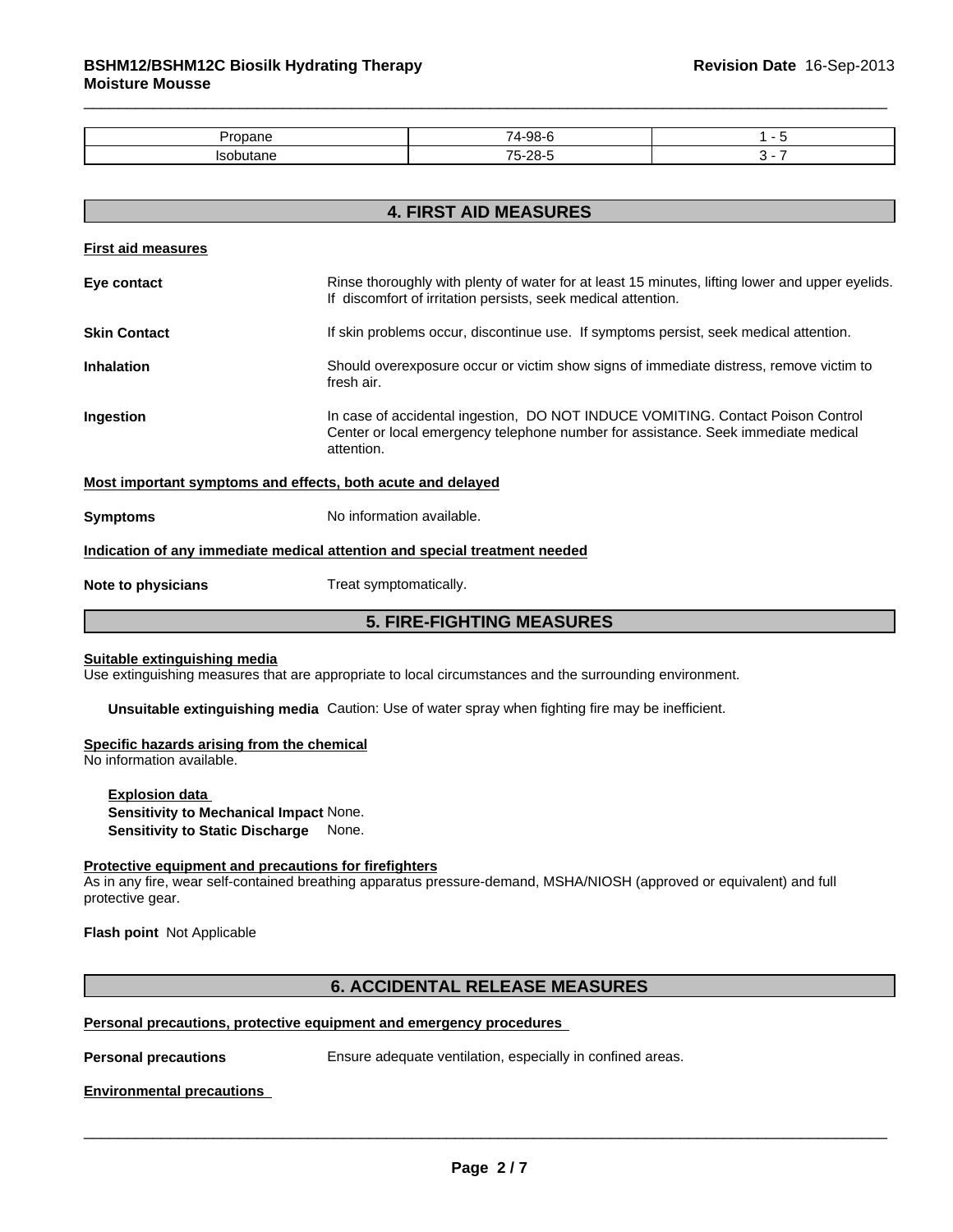| <b>Environmental precautions</b>                             | See Section 12 for additional ecological information.                                                                                                               |  |  |
|--------------------------------------------------------------|---------------------------------------------------------------------------------------------------------------------------------------------------------------------|--|--|
| Methods and material for containment and cleaning up         |                                                                                                                                                                     |  |  |
| <b>Methods for containment</b>                               | Prevent further leakage or spillage if safe to do so.                                                                                                               |  |  |
| Methods for cleaning up                                      | Pick up and transfer to properly labeled containers.                                                                                                                |  |  |
|                                                              | <b>7. HANDLING AND STORAGE</b>                                                                                                                                      |  |  |
| <b>Precautions for safe handling</b>                         |                                                                                                                                                                     |  |  |
| Advice on safe handling                                      | Avoid contact with eyes. Keep out of Reach of Children. Avoid fire, flame or smoking during<br>use. Do not crush, puncture or incinerate.                           |  |  |
| Conditions for safe storage, including any incompatibilities |                                                                                                                                                                     |  |  |
| <b>Storage Conditions</b>                                    | Store at temperatures not exceeding 50 °C/ 120 °F. Keep out of Reach of Children. Avoid<br>fire, flame or smoking during use. Do not crush, puncture or incinerate. |  |  |
| Incompatible materials                                       | Strong oxidizing agents.                                                                                                                                            |  |  |
|                                                              |                                                                                                                                                                     |  |  |

# **8. EXPOSURE CONTROLS/PERSONAL PROTECTION**

# **Control parameters**

**Exposure Guidelines** This product, as supplied, does not contain any hazardous materials with occupational exposure limits established by the region specific regulatory bodies.

| <b>Chemical Name</b> | <b>ACGIH TLV</b> | <b>OSHA PEL</b>                                                                                                 | <b>NIOSH IDLH</b>                                              |
|----------------------|------------------|-----------------------------------------------------------------------------------------------------------------|----------------------------------------------------------------|
| Propane<br>74-98-6   | TWA: 1000 ppm    | TWA: 1000 ppm TWA: 1800<br>ma/m <sup>3</sup><br>(vacated) TWA: 1000 ppm<br>(vacated) TWA: $1800 \text{ mg/m}^3$ | IDLH: 2100 ppm<br>TWA: 1000 ppm TWA: 1800<br>mq/m <sup>3</sup> |
| Isobutane<br>75-28-5 | TWA: 1000 ppm    |                                                                                                                 | TWA: 800 ppm TWA: 1900<br>ma/m <sup>3</sup>                    |

# **Appropriate engineering controls**

**Engineering Controls** None under normal use conditions. **Individual protection measures, such as personal protective equipment Eye/face protection** No special technical protective measures are necessary. **Skin and body protection** No special technical protective measures are necessary. Respiratory protection **If exposure limits are exceeded or irritation is experienced, NIOSH/MSHA approved** respiratory protection should be worn. Positive-pressure supplied air respirators may be required for high airborne contaminant concentrations. Respiratory protection must be provided in accordance with current local regulations. **General Hygiene Considerations** Wash contaminated clothing before reuse.

# **9. PHYSICAL AND CHEMICAL PROPERTIES**

# **Information on basic physical and chemical properties**

**Physical state** liquid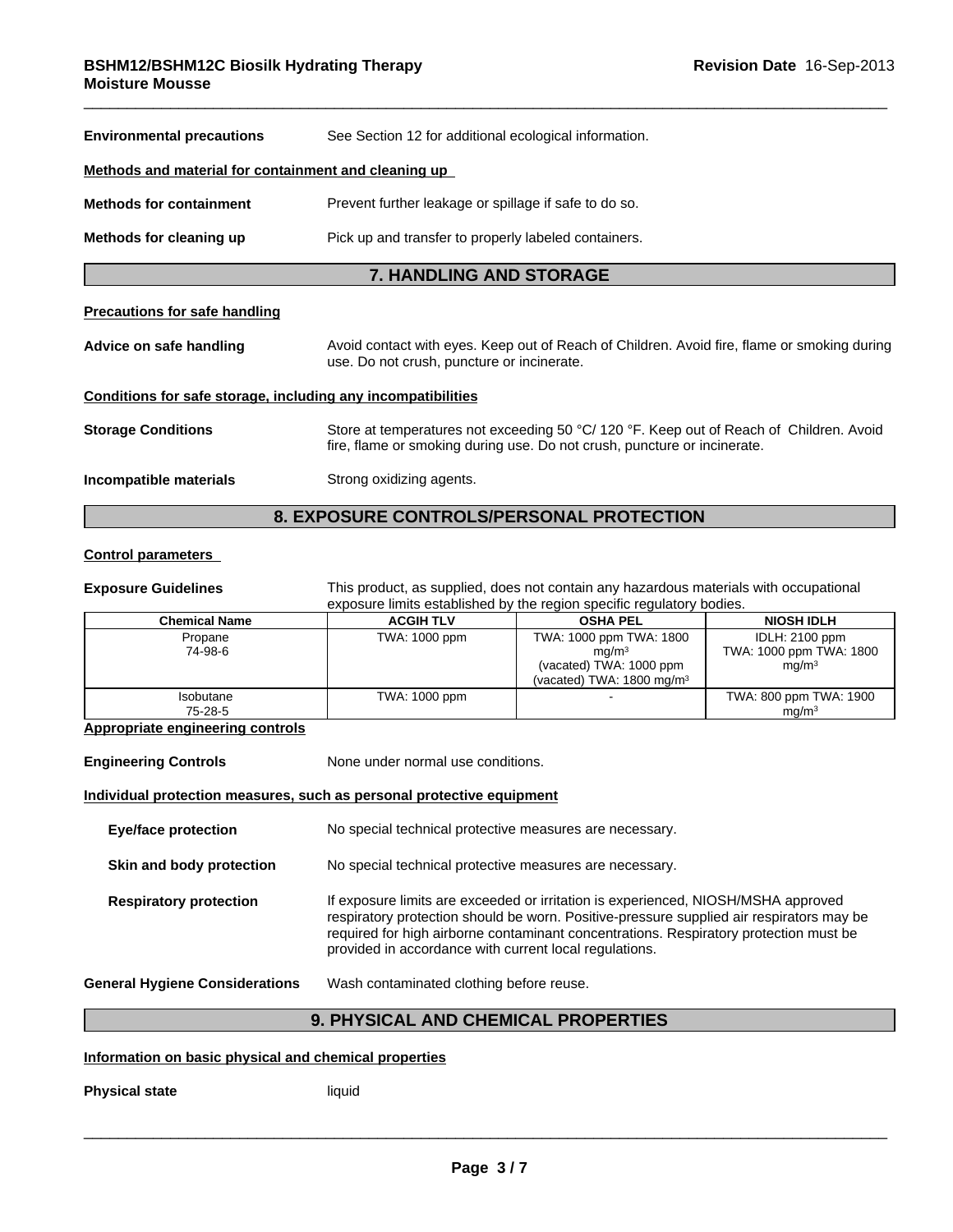| Appearance<br>Color                        | Foam<br>white       | Odor<br><b>Odor threshold</b> | Pleasant<br>No information available |
|--------------------------------------------|---------------------|-------------------------------|--------------------------------------|
| <b>Property</b>                            | Values              | Remarks • Method              |                                      |
| рH                                         | $6.8 - 7.8$         |                               |                                      |
| <b>Melting point/freezing point</b>        | Not Applicable      |                               |                                      |
| Boiling point / boiling range              | Not Applicable      |                               |                                      |
| <b>Flash point</b>                         | Not Applicable      |                               |                                      |
| <b>Evaporation rate</b>                    | Not Applicable      |                               |                                      |
| Flammability (solid, gas)                  | Not Applicable      |                               |                                      |
| <b>Flammability Limit in Air</b>           |                     |                               |                                      |
| <b>Upper flammability limit</b>            | Not Applicable      |                               |                                      |
| Lower flammability limit                   | Not Applicable      |                               |                                      |
| Vapor pressure                             | Not Applicable      |                               |                                      |
| Vapor density                              | Not Applicable      |                               |                                      |
| <b>Specific Gravity</b>                    | Not Applicable      |                               |                                      |
| <b>Water solubility</b>                    | Soluble in water    |                               |                                      |
| <b>Viscosity</b>                           | Not Applicable      |                               |                                      |
| <b>Other Information</b>                   |                     |                               |                                      |
| Molecular weight<br><b>VOC Content (%)</b> | Not Applicable<br>6 |                               |                                      |
| <b>Density</b>                             | Not Applicable      |                               |                                      |
|                                            |                     |                               |                                      |

# **10. STABILITY AND REACTIVITY**

# **Reactivity**

No data available

#### **Chemical stability**

Stable under recommended storage conditions.

### **Possibility of Hazardous Reactions**

None under normal processing.

**Hazardous polymerization** Hazardous polymerization does not occur.

# **Conditions to avoid**

Strong oxidizing agents. Extremes of temperature and direct sunlight.

# **Incompatible materials**

Strong oxidizing agents.

# **Hazardous Decomposition Products**

None known based on information supplied.

# **11. TOXICOLOGICAL INFORMATION**

# **Information on likely routes of exposure**

|                                                                       | No data available |  |
|-----------------------------------------------------------------------|-------------------|--|
| No data available.<br><b>Inhalation</b>                               |                   |  |
| May cause slight irritation.<br>Eye contact                           |                   |  |
| No known effect based on information supplied.<br><b>Skin Contact</b> |                   |  |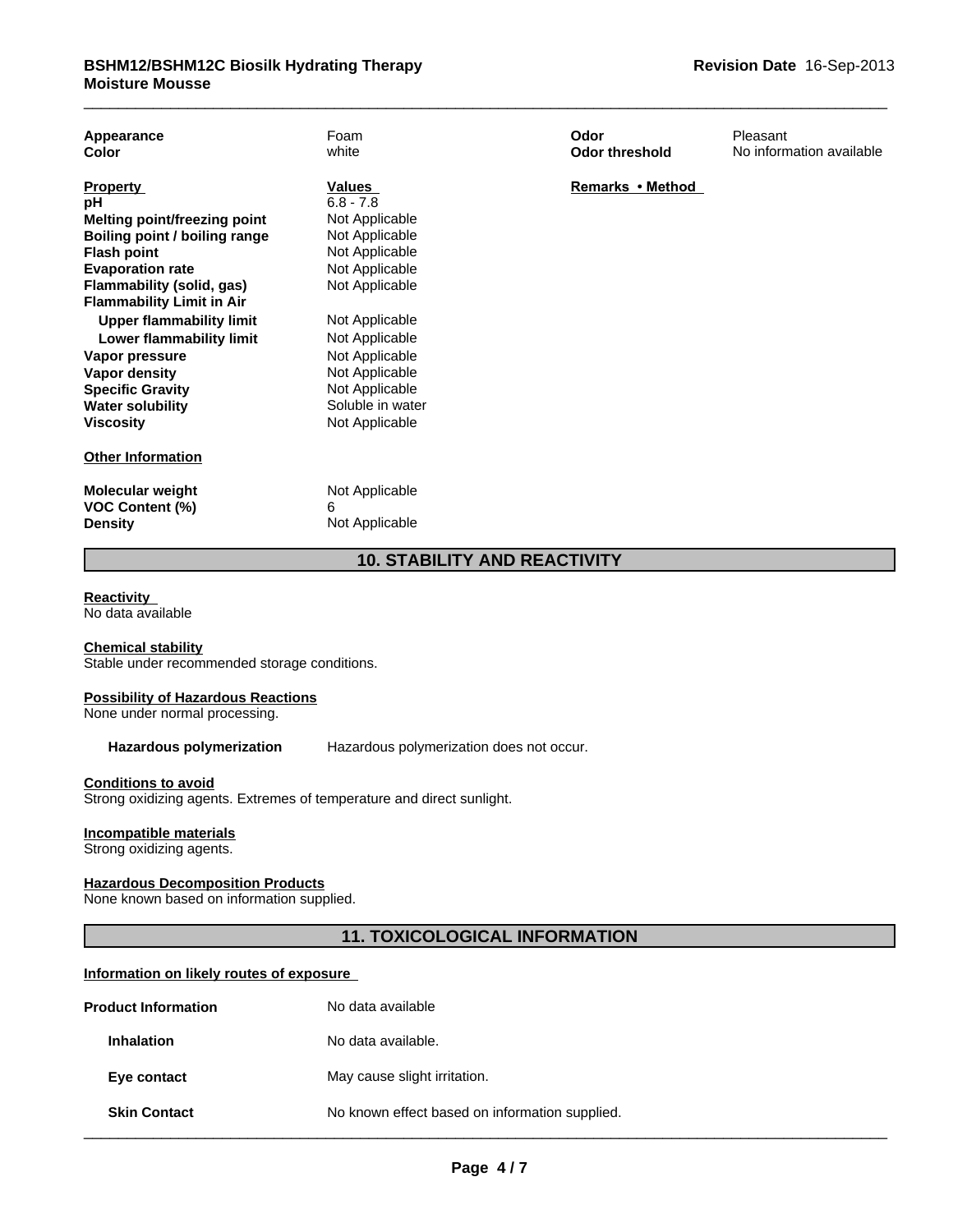**Ingestion** No known effect based on information supplied.

| <b>Chemical Name</b> | Oral LD50 | Dermal LD50 | <b>Inhalation LC50</b> |
|----------------------|-----------|-------------|------------------------|
| Propane              |           |             | 658 mg/L (Rat) 4 h     |
| 74-98-6              |           |             |                        |
| <b>Isobutane</b>     |           |             | 658 mg/L (Rat) 4 h     |
| 75-28-5              |           |             |                        |

#### **Information on toxicological effects**

**Symptoms** No information available.

# **Delayed and immediate effects as well as chronic effects from short and long-term exposure**

| <b>Sensitization</b>            | No information available. |
|---------------------------------|---------------------------|
| Germ cell mutagenicity          | No information available. |
| Carcinogenicity                 | No information available. |
| <b>Reproductive toxicity</b>    | No information available. |
| <b>STOT - single exposure</b>   | No information available. |
| <b>STOT - repeated exposure</b> | No information available. |
| <b>Aspiration hazard</b>        | No information available. |

# **Numerical measures of toxicity - Product Information**

| <b>Unknown Acute Toxicity</b> | No information available |  |
|-------------------------------|--------------------------|--|
|-------------------------------|--------------------------|--|

# **12. ECOLOGICAL INFORMATION**

# **Ecotoxicity**

13.0772% of the mixture consists of components(s) of unknown hazards to the aquatic environment

#### **Persistence and degradability**

No information available.

# **Bioaccumulation**

No information available.

| <b>Chemical Name</b> | <b>Partition coefficient</b> |
|----------------------|------------------------------|
| Propane<br>74-98-6   | 2.3                          |
| Isobutane<br>75-28-5 | 2.88                         |

# **Other adverse effects** No information available

# **13. DISPOSAL CONSIDERATIONS**

# **Waste treatment methods**

| Disposal of wastes            | Dispose of contents/containers in accordance with local regulations. |
|-------------------------------|----------------------------------------------------------------------|
| <b>Contaminated packaging</b> | Dispose of in accordance with local regulations.                     |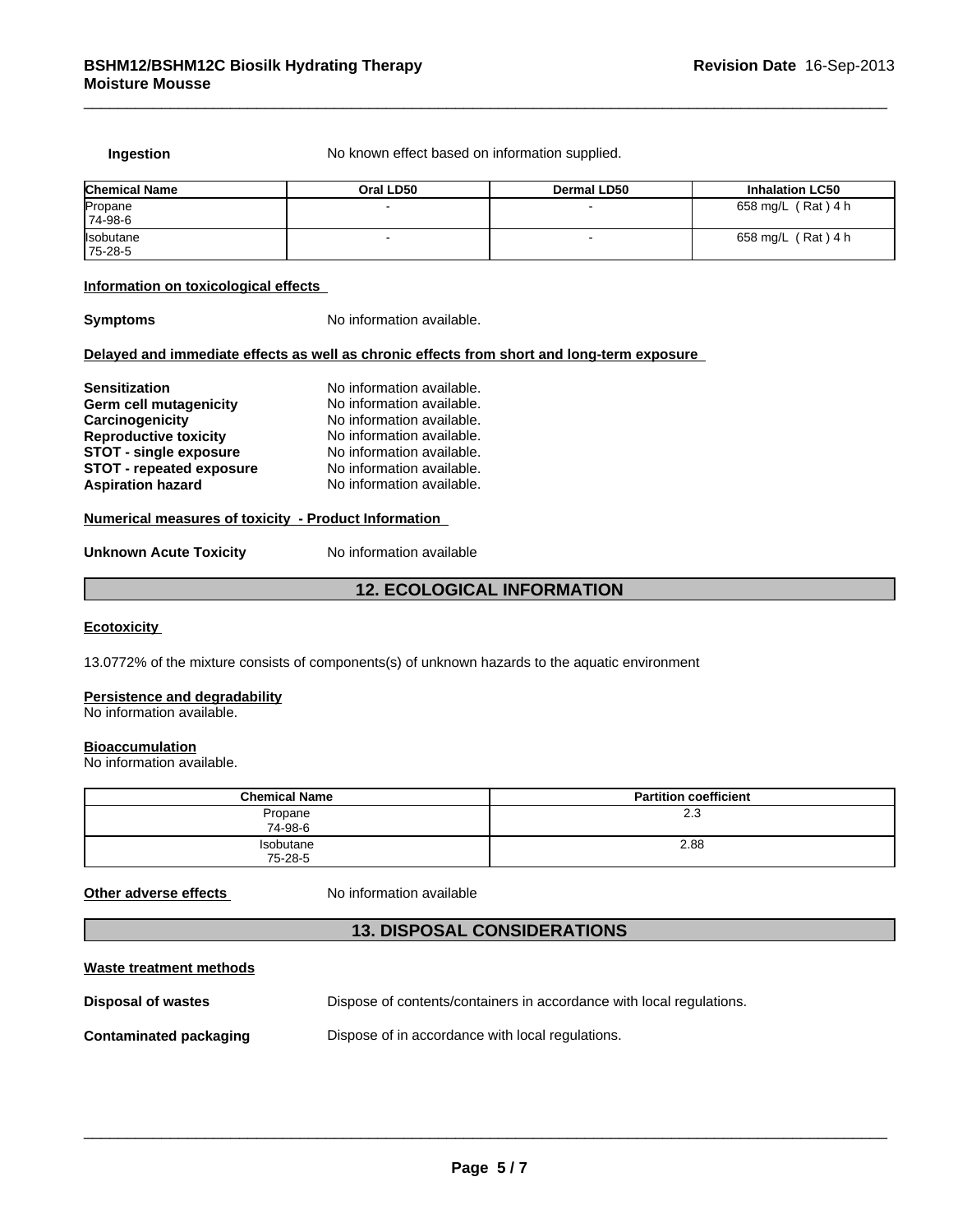# **14. TRANSPORT INFORMATION**

**DOT** Required **Proper shipping name** Consumer Commodity **Hazard Class** ORM-D **Packing Group** Ltd. Qty.

### **IATA**

| Proper shipping name           | Consumer Commodity, ID 8000 |
|--------------------------------|-----------------------------|
| <b>Hazard Class</b>            | 9                           |
| <b>Subsidiary hazard class</b> | Miscellaneous               |
| <b>Packing Group</b>           | <b>Pkg Int - 910</b>        |
| IMDG                           |                             |
| UN/ID No.                      | 1950                        |

# **15. REGULATORY INFORMATION**

# **International Inventories**

**Hazard Class** 2.1 **Packing Group Ltd. Qty.** 

# **Legend:**

**TSCA** - United States Toxic Substances Control Act Section 8(b) Inventory **DSL/NDSL** - Canadian Domestic Substances List/Non-Domestic Substances List **EINECS/ELINCS** - European Inventory of Existing Chemical Substances/European List of Notified Chemical Substances **ENCS** - Japan Existing and New Chemical Substances **IECSC** - China Inventory of Existing Chemical Substances **KECL** - Korean Existing and Evaluated Chemical Substances **PICCS** - Philippines Inventory of Chemicals and Chemical Substances **AICS** - Australian Inventory of Chemical Substances

# **US Federal Regulations**

# **SARA 313**

Section 313 of Title III of the Superfund Amendments and Reauthorization Act of 1986 (SARA). This product does not contain any chemicals which are subject to the reporting requirements of the Act and Title 40 of the Code of Federal Regulations, Part 372

### **SARA 311/312 Hazard Categories**

| Acute health hazard               | No. |  |
|-----------------------------------|-----|--|
| <b>Chronic Health Hazard</b>      | N٥  |  |
| <b>Fire hazard</b>                | N٥  |  |
| Sudden release of pressure hazard | No. |  |
| <b>Reactive Hazard</b>            | N٥  |  |

# **CWA (Clean Water Act)**

This product does not contain any substances regulated as pollutants pursuant to the Clean Water Act (40 CFR 122.21 and 40 CFR 122.42)